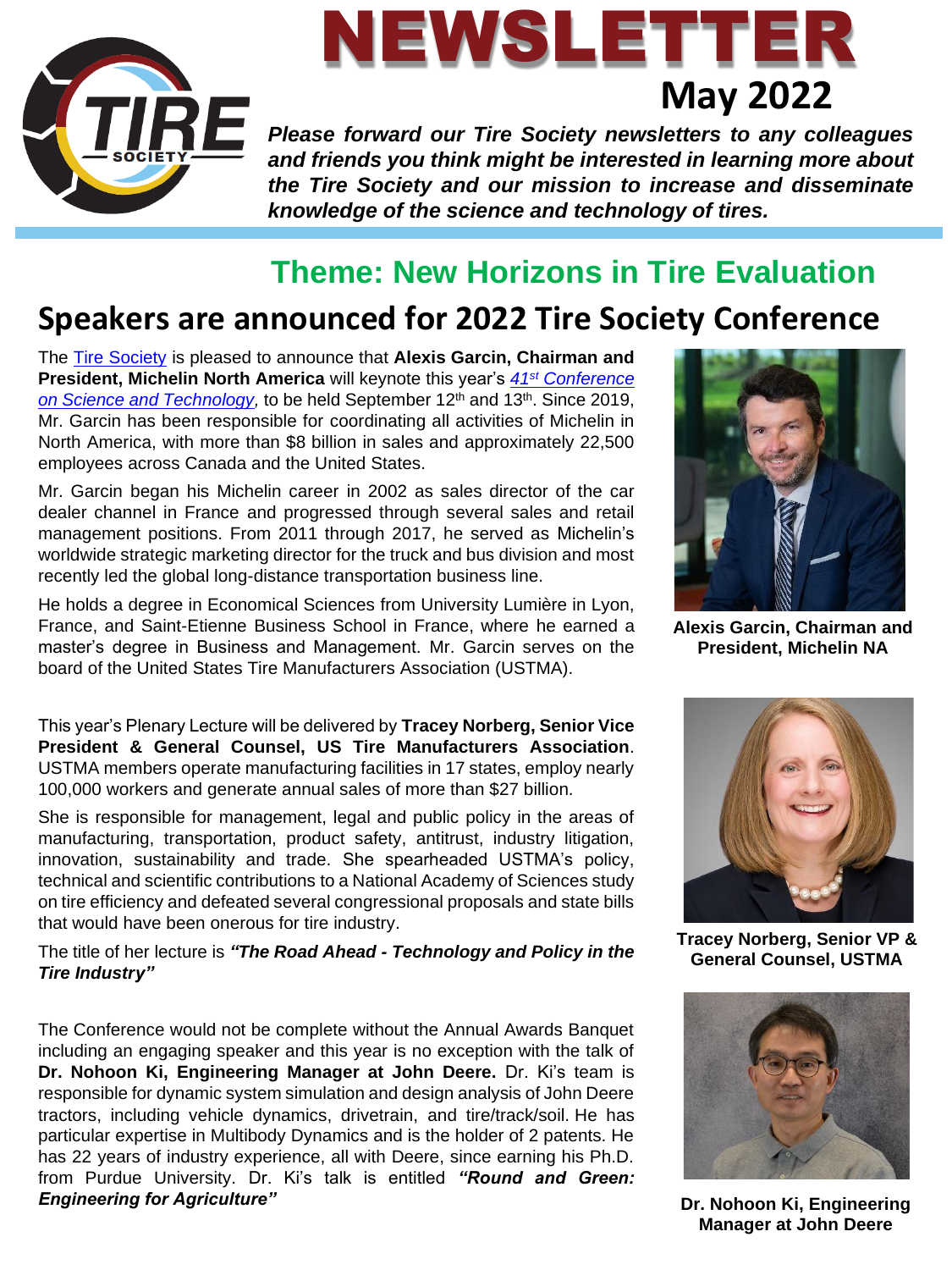## **Tire Society Conference touches Home Base**

Highly significant this year is that the Conference will be held at The University of Akron, where it was hosted from the first conference in 1982 through 1997. Highlighting that return to its roots, the Welcoming Address will be delivered by **Dr. Gary L. Miller**, president of The University of Akron. Under Dr. Miller's leadership, The University of Akron has reaffirmed its reputation as a leading public urban research university, committed to fulfilling its long-standing promises to the people of Akron and Northeast Ohio.

President Miller joined UA in 2019 after serving as chancellor of the University of Wisconsin-Green Bay (2014-2019), where he led a campus-wide planning and visioning process called "Invent the Future of the University." Before that, he was chancellor at the University of North Carolina Wilmington, provost and vice president for academic affairs and research at Wichita State University and dean of the College of Arts and Sciences at the University of the Pacific.

This year, the Tire Society is being held at the University of Akron near downtown Akron. In the last 12 years, the Conference has only been held downtown once. With the return of the Conference in September to its historical home where it was held for the first 28 years, it is fitting that the Awards Banquet will be kicked off by an address from **Mayor Dan Horrigan**.

Mayor Horrigan was first elected in 2016 and began his second term in 2020. Since 1999, he has been a dedicated public servant to Summit County and the City of Akron serving as a City Councilman and as the Summit County Clerk of Courts. After earning a BA in Economics from Kent State University, Mayor Horrigan earned an education degree from the University of Akron. On the Mayor's watch, Akron celebrated its roots as an industrial powerhouse with the dedication of the iconic Rubber Worker Statue downtown, while providing the enabling infrastructure to be a highly creative and innovative center of excellence.



**Dr. Gary L. Miller, President University of Akron**



**Daniel Horrigan, Mayor of Akron** 

With the return downtown to the University of Akron and being aligned in the same week as the International Tire Exhibition and Conference (ITEC) to be held at the John S. Knight Center, this **"Tire Week in Akron"** provides a nostalgic and informative homecoming.

### **Last call for Call for Papers**

As the world's leading membership organization for tire science and research, engineering, technology and innovation, the Tire Society welcomes all interested individuals to join our annual forum. One can expect 20+ presentations by the original authors of groundbreaking research, however, the deadline is coming up fast: May 30<sup>th</sup>, for the submission of an Abstract for consideration for presentation at the Tire Society Conference in September. Won't you share your original research at our annual forum of technical excellence and relevance? For details, see the **Call for Papers** on our Website.

In addition to the original papers, two panel discussions on Tire Evaluation are scheduled, focused on the future of tire testing and tire testing requirements for new regulatory purposes. As with previous years, there will be an opportunity for students to submit papers and, as we are hosted by the University of Akron, there will be other opportunities for student involvement. New this year will be a Student Poster Session that is being organized by University of Akron Professor Jae-Won Choi. This is a great opportunity for students to interact directly with the Technical experts attending the Conference.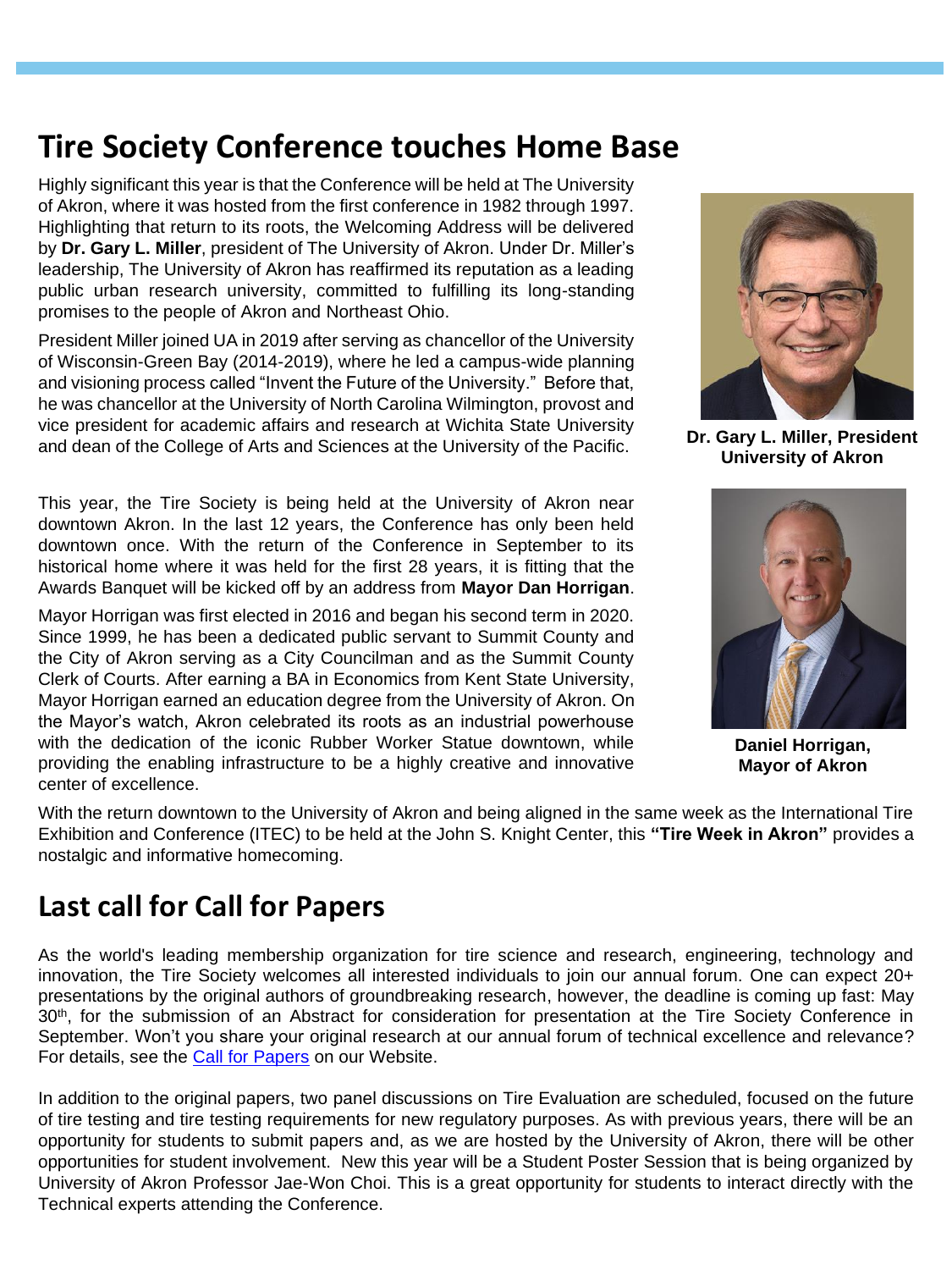#### **Membership has its rewards**

The Tire Society is more than just an organization that holds a Conference, and members receive many more benefits in addition to the opportunity to attend the Conference. Members get unlimited online, searchable access to articles from the authoritative Journal of *[Tire Science and Technology](https://www.tiresociety.org/publications/tire-science-and-technology-journal/)* which is published quarterly. *Tire Science and Technology* serves as one of the society's primary platforms of communication with its membership as the world's only peer-reviewed technical journal dedicated to tire science and technology. Additional benefits include access to our Archive of Newsletters and a Members Directory. Membership fees are very economical at \$140. Renew by June 1 and save \$10, after which the membership fee will increase.

#### **Conference Volunteers, Sponsors and Partners help us roll**

The non-profit Tire Society's core mission is to disseminate knowledge and to stimulate scientific and engineering development in the science and technology of tires. At the heart of this noble enterprise is the all-volunteer Board and cadre of hardworking volunteers that fuel the Conference. If that interests you, be sure to visit the [Volunteer](https://www.tiresociety.org/volunteer/) page on our Website to learn which Committees interest you and on which you'd like to serve. Also, if you are a member, at the end of April you should have received your invitation to vote for the Executive Committee members who will serve a two-year term that starts immediately after the Conference. Check your spam folder if you don't remember reading it; the title of the email is "Tire Society Leadership Elections". The link to vote will be open until August 10<sup>th</sup>.

While our focus right now is on delivering the best conference possible, did you know that the authoritative, critically reviewed Journal of *[Tire Science and Technolog](https://www.tiresociety.org/publications/tire-science-and-technology-journal/)y* predated the first conference by nine years? First under the auspices of ASTM, and then in 1980 when incorporated in its current form as The Tire Society, dozens of technical experts, including many giants in the field, have served and are serving in yeoman-like fashion on the Editorial Board to aid authors in publishing groundbreaking, well written research for the permanent literature. The first conference was launched in 1982, as our first Board for the newly incorporated Tire Society brainstormed that a conference would be a good way to generate a steady stream of top-quality papers. They worked with the University of Akron to organize the Conference where it was held from 1982 through 1997. So, the return of the venue this year to the "U" is particularly poignant for veteran members and we thank the University for their hospitality and support.

Another critical way to contribute to the Tire Society is as a Conference Sponsor. Our sponsors help underwrite the many costs involved in delivering the annual Conference, which supports our efforts to keep registration fees low in order to encourages attendance. This year's Conference offers potential sponsors a great opportunity to reach many of the top scientists and tire industry thought leaders including benefits to the sponsor commensurate with the level of support – ZR-Rated through S-Rated – which are detailed on the [Conference Site Sponsorship](https://www.tiresociety.org/sponsors-exhibitors/) webpage. Sponsors play a central, visible role, as the Tire Society is a non-profit, volunteer organization with the core mission to disseminate knowledge and stimulate scientific and engineering development in the science and technology. **Let's all take a moment to review this year's Conference sponsors listed on the next page and thank and support them.** And please consider becoming a Sponsor or pass this information along to any organizations that may be interested in this opportunity.

Relatively new on the scene, in view of our connected environment, is the Tire Society's collaboration with our *Media Partners*. Crain Communications, publisher of [Rubber News](https://www.rubbernews.com/) and [Tire Business,](https://www.tirebusiness.com/) is a key partner who will host the [International Tire Exhibition and Conference](https://www.itec-tireshow.com/?gclid=EAIaIQobChMItLrMmIHU9wIVhM3ICh2PCAVIEAAYASAAEgKYEvD_BwE) (ITEC), the largest tire manufacturing trade show in North America, on September 13-15 in Akron. Crain has been very supportive in spreading our message, which is greatly appreciated. And as it takes a global village, our media partner in Asia is PIN365, publisher of [TyreTrends](https://tyre-trends.com/) and host of the [Global Tyre & Rubber Conference](https://tyresummit.com/) to be held June 9-10 in Chennai India.